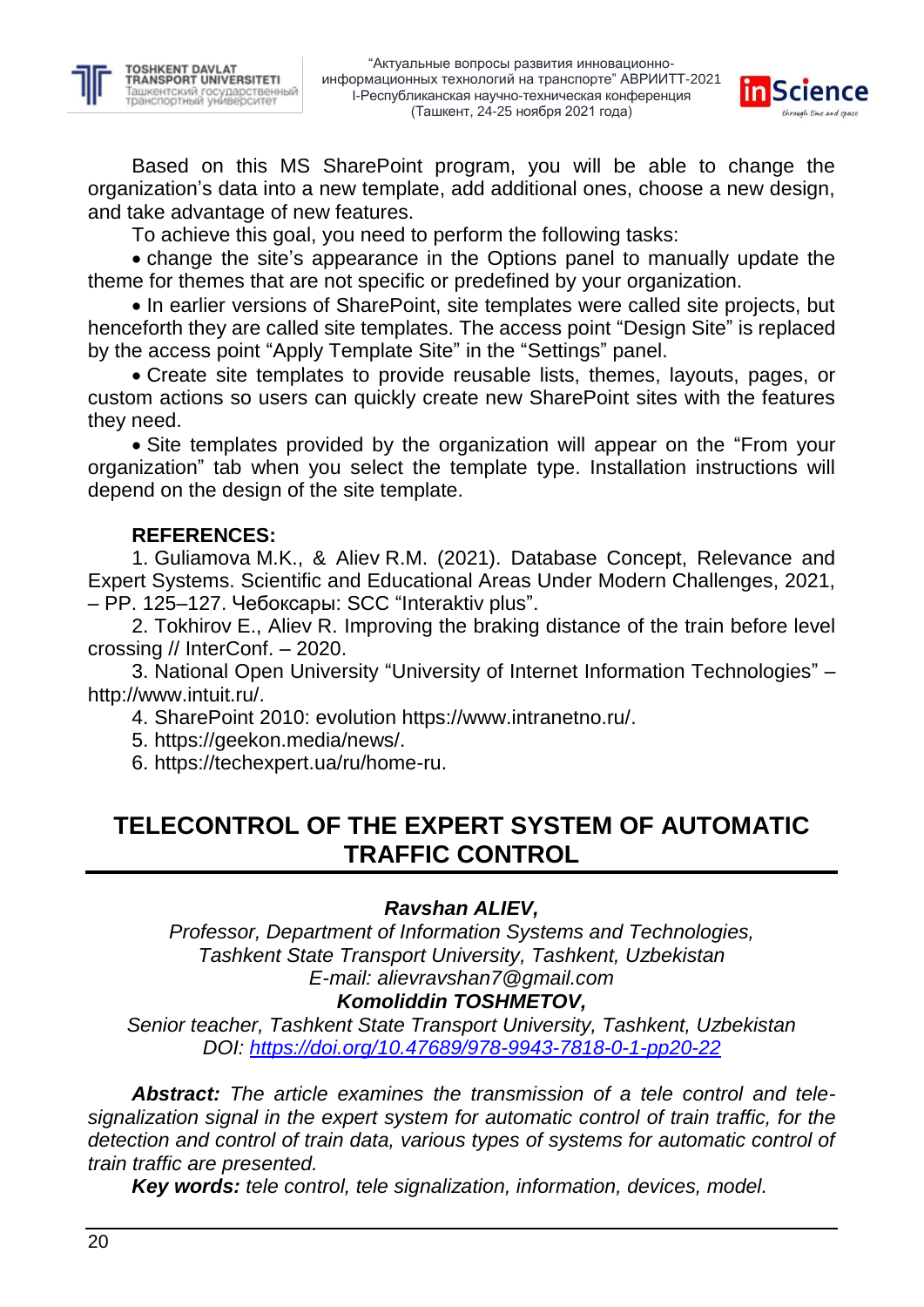



## **MAIN PART**

Control device for automatic control of train traffic manages the B2 train running behind, by sending a signal (information flow) of the TC tele control to its corresponding device [1]. The tele control signal is obtained as a result of processing the signals (information streams) of the vehicle tele-signaling, which are transmitted to the system control device by the corresponding devices behind the B2 train running and the B1 train in front [2, 3]. In this regard, the generalized information model of the automatic train control system will take the form shown in Fig. 2.



### **Fig. 2. Generalized information model with tele control and tele-signaling**

After analyzing the obtained generalized information model of automatic control of train traffic to determine the nature and place among other automatic control systems, which can suggest, for example, methods of quantitative mathematical analysis of the system.

Expert systems of automatic regulation and control are divided into two classes: open and closed [4, 5]. The latter class is also called closed-loop systems [6, 7]. In open-loop systems, the control device does not receive information about the actual state of the controlled object. In closed systems, the control device receives this information via the feedback line. As you can see, the generalized information model refers to closed-loop automatic control systems. The presence of feedback, according to which the control device receives information about the changing characteristics of the movement of the controlled object, significantly increases the accuracy, noise immunity and safety of the system. From the generalized information model, it can be seen that the characteristics of the movement of the ahead train B1 are measured and transmitted to the control device, i.e. interference compensation method B1 is applied. The expert system evaluates the information and, through the system with feedback and compensation, provides information to the interested services. A feedback and compensation system is called a combined system.